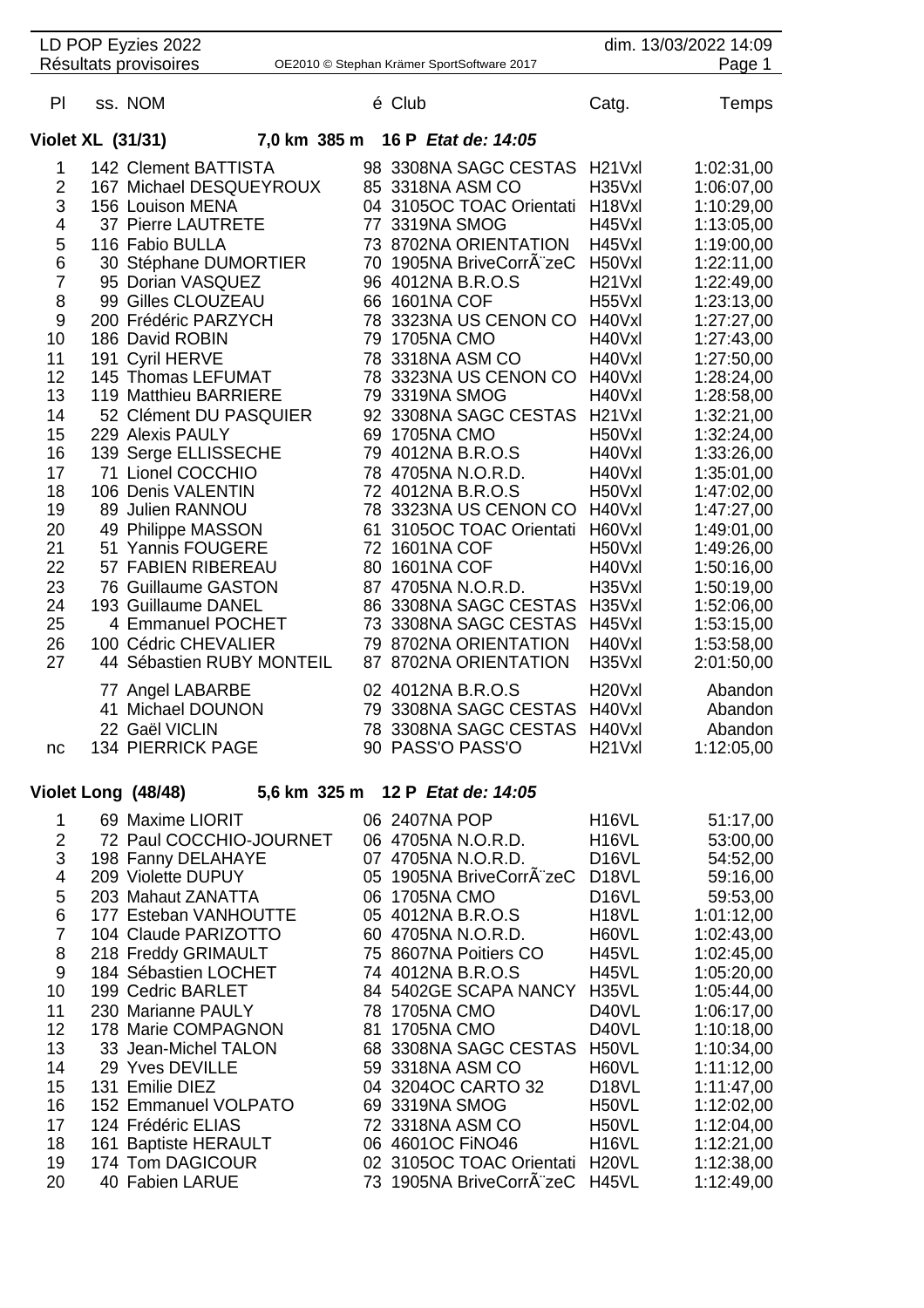|    | LD POP Eyzies 2022<br>Résultats provisoires |              | OE2010 © Stephan Krämer SportSoftware 2017 |                    | dim. 13/03/2022 14:09<br>Page 2 |
|----|---------------------------------------------|--------------|--------------------------------------------|--------------------|---------------------------------|
| PI | ss. NOM                                     |              | é Club                                     | Catg.              | Temps                           |
|    | Violet Long (48/48)                         | 5,6 km 325 m | 12 P Etat de: 14:05                        |                    | (su                             |
| 21 | 27 Philippe PAGE                            |              | 63 1705NA CMO                              | H <sub>55</sub> VL | 1:18:28,00                      |
| 22 | 136 Jean-Marc POIVERT                       |              | 65 1601NA COF                              | H <sub>55</sub> VL | 1:18:29,00                      |
| 23 | 138 Delphine RODRIGUEZ                      |              | 74 4709NA PSNO                             | D <sub>45</sub> VL | 1:18:41,00                      |
| 24 | <b>180 Elise CARPREAU</b>                   |              | 03 3105OC TOAC Orientati                   | D <sub>20</sub> VL | 1:18:57,00                      |
| 25 | 135 Jean-Marc PRUNIER                       |              | 73 1705NA CMO                              | H45VL              | 1:19:48,00                      |
| 26 | 212 Eric PERROT                             |              | 74 4708NA V.A.S.C.O.                       | H45VL              | 1:21:01,00                      |
| 27 | 36 Stéphane REUTIN                          |              | 68 4012NA B.R.O.S                          | H50VL              | 1:23:27,00                      |
| 28 | 183 Jean-François PENAUD                    | 69           | 1905NA BriveCorrA zeC                      | H50VL              | 1:25:10,00                      |
| 29 | 105 Sebastien KERHERVE                      |              | 87 3308NA SAGC CESTAS                      | H35VL              | 1:25:11,00                      |
| 30 | 126 Jean-Philippe DIEZ                      |              | 68 3204OC CARTO 32                         | H50VL              | 1:26:06,00                      |
| 31 | 157 François MONESTES                       |              | 62 4709NA PSNO                             | H60VL              | 1:26:59,00                      |
| 32 | 39 Philippe CHAMBON                         |              | 67 3308NA SAGC CESTAS                      | H55VL              | 1:27:22,00                      |
| 33 | 75 Sabine MARQUES                           |              | 77 4012NA B.R.O.S                          | D45VL              | 1:27:27,00                      |
| 33 | 85 Cyril BOILEAU                            | 78           | 3323NA US CENON CO                         | H40VL              | 1:27:27,00                      |
| 35 | 216 Jenny GUILBAUD                          |              | 98 4709NA PSNO                             | D <sub>21</sub> VL | 1:28:21,00                      |
| 36 | 172 Jean-François DUMAIL                    |              | 68 3319NA SMOG                             | H50VL              | 1:30:57,00                      |
| 37 | 107 Emmanuelle VALENTIN                     |              | 74 4012NA B.R.O.S                          | D45VL              | 1:31:48,00                      |
| 38 | 144 Sandra LEFUMAT                          | 79           | 3323NA US CENON CO                         | D40VL              | 1:32:13,00                      |
| 39 | 140 Marie-Charlotte LEYRIS                  |              | 82 4012NA B.R.O.S                          | D40VL              | 1:38:15,00                      |
| 40 | 80 Didier COURTEL                           |              | 63 1601NA COF                              | H <sub>55</sub> VL | 1:44:35,00                      |
| 41 | 55 Lidia DE JESUS                           |              | 84 4012NA B.R.O.S                          | D35VL              | 1:48:00,00                      |
| 42 | 204 Thierry GUERAUD                         |              | 67 1601NA COF                              | H <sub>55</sub> VL | 1:48:49,00                      |
| 43 | 56 Thierry PLAT                             | 71           | 4012NA B.R.O.S                             | H50VL              | 1:52:05,00                      |
| 44 | 23 Natacha LAMBERT                          |              | 78 4708NA V.A.S.C.O.                       | D40VL              | 2:06:53,00                      |
| 45 | 58 Peter CHRISTENSEN                        | 65           | 3319NA SMOG                                | H55VL              | 2:27:08,00                      |
|    | 233 Marie-Laure SOUBIELLE                   |              | 78 3323NA US CENON CO                      | D40VL              | Abandon                         |
| nc | 63 Damien MERMET                            |              | 00 PASS'O PASS'O                           | H60VL              | 1:29:25,00                      |
| nc | 208 fabien ROULAND                          |              | 82 PASS'O PASS'O                           | H40VL              | 1:43:53,00                      |
|    |                                             |              |                                            |                    |                                 |
|    | Violet Moyen (47/47)                        | 4,2 km 190 m | 12 P Etat de: 14:05                        |                    |                                 |
| 1  | 159 Elian DELLAC                            |              | 06 4601OC FINO46                           | <b>H16VM</b>       | 40:30,00                        |

|    | 159 Elian DELLAC           |     | 06 4601OC FINO46         | H16VM              | 40:30,00   |
|----|----------------------------|-----|--------------------------|--------------------|------------|
| 2  | 127 Gilles PINNA           | 66  | 3204OC CARTO 32          | H55VM              | 52:28,00   |
| 3  | 19 Michel VINCENT          | 55  | 6408NA COOL              | H65VM              | 53:07,00   |
| 4  | 182 Alois DALQUIER         | 05  | 4708NA V.A.S.C.O.        | H <sub>18</sub> VM | 55:13,00   |
| 5  | 141 Jean-Francois BATTISTA |     | 55 3308NA SAGC CESTAS    | H65VM              | 56:25,00   |
| 6  | 163 Amélie PRADELLE        |     | 05 4601OC FINO46         | D <sub>18</sub> VM | 56:30,00   |
| 7  | 117 Virginie BULLA         |     | 76 8702NA ORIENTATION    | D45VM              | 1:00:28,00 |
| 8  | 21 Pascal VERGNAUD         |     | 63 8702NA ORIENTATION    | H <sub>55</sub> VM | 1:00:46,00 |
| 9  | 165 Capucine ROSSARD       | 05  | 2407NA POP               | D <sub>18</sub> VM | 1:00:48,00 |
| 10 | 8 Robert TENEDOS           |     | 57 1202OC CVO12          | H65VM              | 1:01:22,00 |
| 11 | 217 Jerome CLEMENCON       |     | 67 4705NA N.O.R.D.       | H <sub>55</sub> VM | 1:02:52,00 |
| 12 | 143 Nadine PEREIRA         | 73. | 8607NA Poitiers CO       | D45VM              | 1:04:04,00 |
| 13 | 176 Eloïse LAHOUZE         | 05  | 4012NA B.R.O.S           | D <sub>18</sub> VM | 1:04:27,00 |
| 14 | 211 Sandrine NOBLE         |     | 77 1905NA BriveCorrÂ"zeC | D45VM              | 1:04:52,00 |
| 15 | 82 Andre LORTOLARY         |     | 55 4704NA AsCOPA         | H65VM              | 1:05:23,00 |
| 16 | 222 Didier VILLATTE        | 68  | <b>2407NA POP</b>        | H50VM              | 1:06:39,00 |
| 17 | 9 Jean-Luc LAGARRIGUE      |     | 57 3319NA SMOG           | H65VM              | 1:07:59,00 |
| 18 | 201 Claude FREDERIQUE      |     | 54 2408NA CAC            | H65VM              | 1:08:07,00 |
| 19 | 70 Laurence GIRARD         | 66  | 3308NA SAGC CESTAS       | D55VM              | 1:08:20,00 |
| 20 | 206 Daniel PERISSINOTTO    |     | 55 4709NA PSNO           | H65VM              | 1:11:55,00 |
| 21 | 25 Fulgencio MARTIN        | 58  | 3308NA SAGC CESTAS       | H60VM              | 1:12:05,00 |
| 22 | 43 Jean-Luc ZOBELE         |     | 64 8702NA ORIENTATION    | H55VM              | 1:12:44,00 |
| 23 | 189 Lydie JAULIN           | 66  | 1705NA CMO               | D55VM              | 1:14:47,00 |
|    |                            |     |                          |                    |            |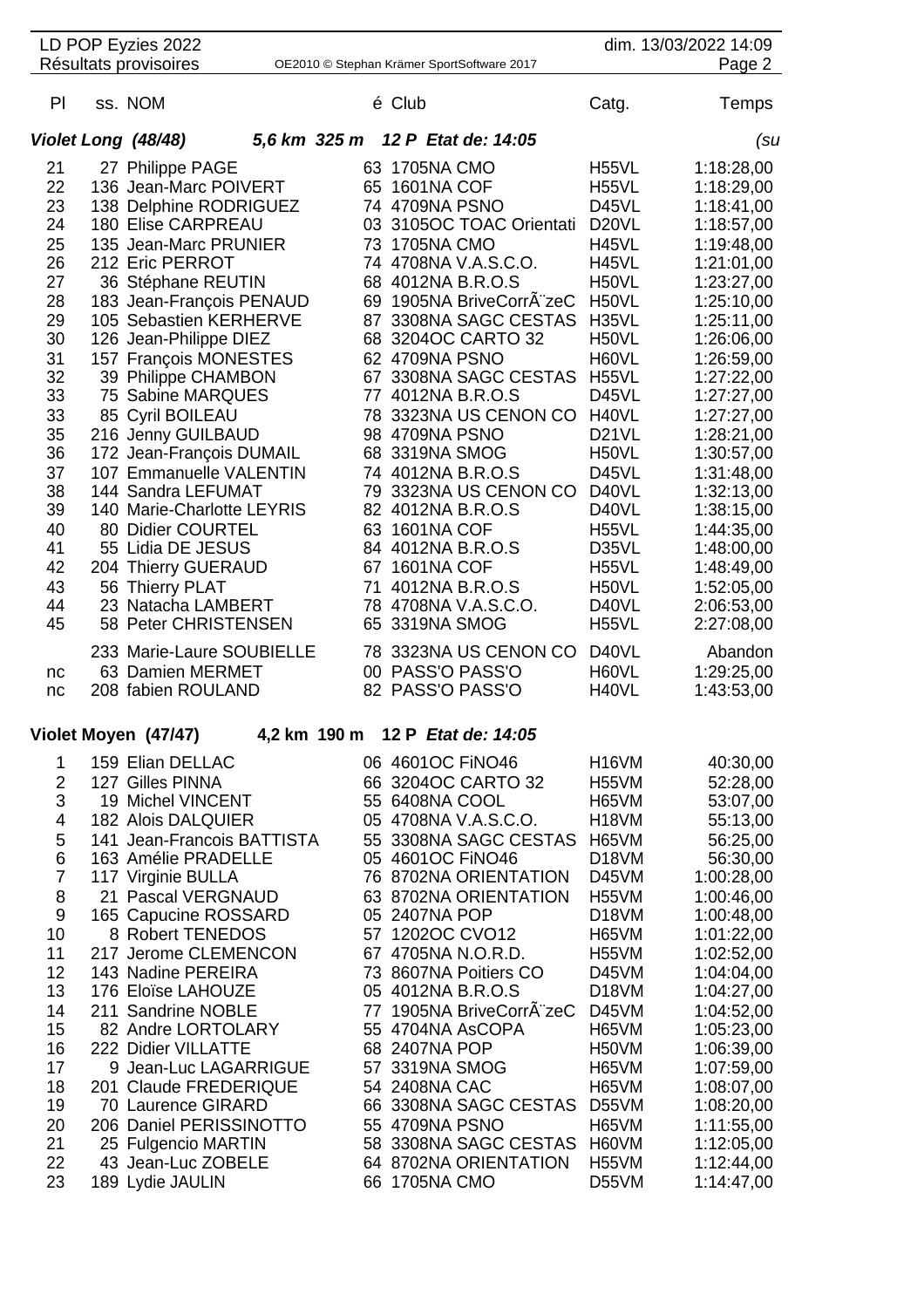|                | LD POP Eyzies 2022                               |                                                          |              |                   |                                            |                       | dim. 13/03/2022 14:09    |
|----------------|--------------------------------------------------|----------------------------------------------------------|--------------|-------------------|--------------------------------------------|-----------------------|--------------------------|
|                | Résultats provisoires                            |                                                          |              |                   | OE2010 © Stephan Krämer SportSoftware 2017 |                       | Page 3                   |
| PI             | ss. NOM                                          |                                                          |              | é Club            |                                            | Catg.                 | Temps                    |
|                | Violet Moyen (47/47)                             |                                                          |              |                   | 4,2 km 190 m 12 P Etat de: 14:05           |                       | (su                      |
| 24             | 26 James GONZALEZ                                |                                                          |              |                   | 60 3318NA ASM CO                           | H60VM                 | 1:16:52,00               |
| 25             | 160 Céline HERAULT                               |                                                          |              |                   | 78 4601OC FINO46                           | D40VM                 | 1:18:44,00               |
| 26             | 50 Corinne DOUSSET                               |                                                          |              |                   | 67 4799NA INDIVIDUEL                       | D55VM                 | 1:19:50,00               |
| 27             | 24 Sylvie MARTIN                                 |                                                          |              |                   | 64 3308NA SAGC CESTAS                      | D55VM                 | 1:24:15,00               |
| 28             |                                                  | 59 Brigitte CHRISTENSEN                                  |              |                   | 64 3319NA SMOG                             | D55VM                 | 1:24:41,00               |
| 29             |                                                  | 93 Hervé CHAISEMARTIN                                    |              |                   | 67 8702NA ORIENTATION                      | H55VM                 | 1:26:11,00               |
| 30             |                                                  | 130 Amandine ROUCOLLE                                    |              |                   | 95 3204OC CARTO 32                         | D <sub>21</sub> VM    | 1:28:56,00               |
| 31             | 121 Marie BARRIERE                               |                                                          |              | 75 3319NA SMOG    |                                            | D45VM                 | 1:30:08,00               |
| 32             | 192 Héléne MADRANGES                             |                                                          |              |                   | 77 3318NA ASM CO                           | D45VM                 | 1:31:39,00               |
| 33             | 227 Géraldine PUJOL                              |                                                          |              |                   | 73 3308NA SAGC CESTAS                      | D45VM                 | 1:35:20,00               |
| 34             |                                                  | 170 Quitterie GUIMBERTAUD                                |              |                   | 79 3323NA US CENON CO<br>55 4704NA AsCOPA  | D40VM                 | 1:46:46,00               |
| 35<br>36       | 81 Olivier GARROS<br>108 Christian HERVE         |                                                          |              |                   | 56 3318NA ASM CO                           | H65VM<br>H65VM        | 1:47:49,00<br>1:48:40,00 |
| 37             |                                                  |                                                          |              |                   | 73 3308NA SAGC CESTAS                      | D45VM                 | 1:53:12,00               |
| 38             | 3 Agnès POCHET<br>16 Sylvine BROUTE              |                                                          |              |                   | 65 3323NA US CENON CO                      | D55VM                 | 2:03:07,00               |
| 39             | <b>83 ERWAN RIBEREAU</b>                         |                                                          |              | 05 1601NA COF     |                                            | H <sub>18</sub> VM    | 2:03:38,00               |
| 40             | 17 Jean-Marie TORRES                             |                                                          |              |                   | 61 3323NA US CENON CO                      | H60VM                 | 2:06:04,00               |
| 41             | 125 Maria ELIAS                                  |                                                          |              |                   | 72 3318NA ASM CO                           | D50VM                 | 2:07:59,00               |
| 42             | 48 Cécile CARPREAU                               |                                                          |              |                   | 70 3105OC TOAC Orientati                   | D50VM                 | 2:08:32,00               |
| 43             | 132 Christian ANDRIEUX                           |                                                          | 57           | <b>1601NA COF</b> |                                            | H65VM                 | 2:15:07,00               |
|                | 225 Jean-Marc BOUDET                             |                                                          |              |                   | 58 1799NA INDIVIDUEL                       | H60VM                 |                          |
|                | 6 Patric SOULIE                                  |                                                          |              |                   | 61 3318NA ASM CO                           | H60VM                 | pm<br>pm                 |
|                |                                                  | 181 Christophe DALQUIER                                  | 71           |                   | 4708NA V.A.S.C.O.                          | H <sub>50</sub> VM    | pm                       |
|                | 213 Catherine PERROT                             |                                                          |              |                   | 73 4708NA V.A.S.C.O.                       | D45VM                 | pm                       |
|                |                                                  |                                                          |              |                   |                                            |                       |                          |
|                | Violet Court (26/26)                             |                                                          | 2,6 km 155 m |                   | 9 P Etat de: 14:05                         |                       |                          |
| 1              | 171 Anna BERGANDER                               |                                                          |              |                   | 72 3319NA SMOG                             | D50VC                 | 41:35,00                 |
| $\overline{2}$ | 74 Michel PARZYCH                                |                                                          |              |                   | 52 3323NA US CENON CO                      | H70VC                 | 43:06,00                 |
| 3              | 79 Alain FOURGASSIE                              |                                                          |              |                   | 50 3308NA SAGC CESTAS                      | H70VC                 | 48:40,00                 |
| 4<br>5         | 61 Monique DUBROCA<br><b>164 Carine PRADELLE</b> |                                                          |              |                   | 47 3308NA SAGC CESTAS                      | D75VC<br>D45VC        | 52:49,00                 |
| 6              |                                                  | 18 Sylvie AUBERT LE NOUY                                 |              |                   | 76 4601OC FINO46<br>59 3318NA ASM CO       | D60VC                 | 53:19,00<br>54:14,00     |
| $\overline{7}$ |                                                  | 45 Fanny RUBY MONTEIL                                    |              |                   | 87 8702NA ORIENTATION                      | D35VC                 | 54:52,00                 |
| 8              | 224 Sylvie CASTILLO                              |                                                          |              |                   | 75 3323NA US CENON CO                      | D45VC                 | 55:53,00                 |
| 9              | 15 Daniel ETCHEN                                 |                                                          | 69           |                   | 3319NA SMOG                                | H <sub>50</sub> VC    | 56:29,00                 |
| 10             |                                                  | 62 Jean-Michel DUBROCA                                   |              |                   | 46 3308NA SAGC CESTAS                      | H75VC                 | 1:00:02,00               |
| 11             | 67 Andre LARMINACH                               |                                                          |              |                   | 42 3308NA SAGC CESTAS                      | H80VC                 | 1:00:30,00               |
| 12             | 133 Anne DECLERCQ                                |                                                          |              |                   | 57 8607NA Poitiers CO                      | <b>D65VC</b>          | 1:04:13,00               |
| 13             | 226 Patricia LANGLOIS                            |                                                          |              |                   | 59 1799NA INDIVIDUEL                       | D60VC                 | 1:04:34,00               |
| 14             | 207 Stéphanie POIVERT                            |                                                          | 75           | 1601NA COF        |                                            | D <sub>45</sub> VC    | 1:06:11,00               |
| 15             |                                                  | 188 JEAN-PIERRE GRAND                                    |              | 44 1601NA COF     |                                            | H75VC                 | 1:07:27,00               |
| 16             | 66 Pascale BOCQUET                               |                                                          |              |                   | 60 8607NA Poitiers CO                      | D60VC                 | 1:09:32,00               |
| 17             | 168 Francette DEMONT                             |                                                          |              | 57 2408NA CAC     |                                            | D65VC                 | 1:11:58,00               |
| 18             | 73 Bernard BOYER                                 |                                                          |              |                   | 46 8702NA ORIENTATION                      | H75VC                 | 1:12:20,00               |
| 19             | 10 Marie GUIGNARD                                |                                                          |              |                   | 58 8607NA Poitiers CO                      | D60VC                 | 1:18:12,00               |
| 20             | 149 Karine CHAMP                                 |                                                          |              | 72 3319NA SMOG    |                                            | D <sub>50</sub> VC    | 1:19:59,00               |
| 21             | 115 Monique THIEBAULT                            |                                                          |              |                   | 46 3318NA ASM CO                           | D75VC                 | 1:20:29,00               |
| 22             | 175 David BRIDON                                 |                                                          |              |                   | 86 3318NA ASM CO                           | H <sub>35</sub> VC    | 1:33:21,00               |
| 23<br>24       |                                                  | 109 Marie-Christine HERVE                                |              |                   | 56 3318NA ASM CO<br>42 8702NA ORIENTATION  | D65VC<br><b>H80VC</b> | 1:48:42,00<br>1:50:53,00 |
|                |                                                  | 20 Jean-Raymond DRAULT                                   |              |                   |                                            |                       |                          |
|                |                                                  | 60 Anne-Francoise LE ROUX<br>202 Maria-Dolorés FREDERIQU |              | 56 2408NA CAC     | 58 3318NA ASM CO                           | D60VC<br>D65VC        | pm                       |
|                |                                                  |                                                          |              |                   |                                            |                       | pm                       |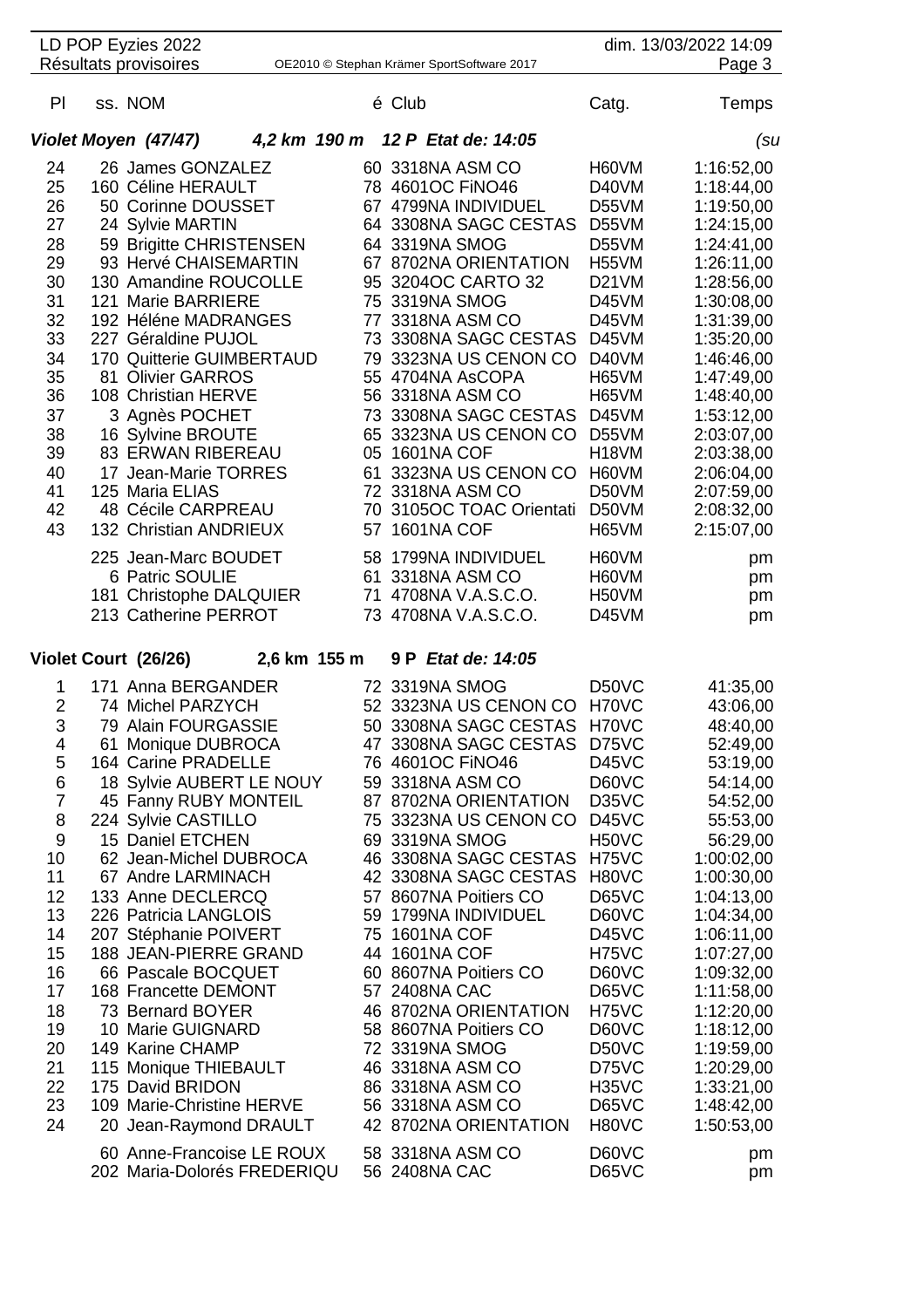|                                                                                                                                                                                                                                                                                           | OE2010 © Stephan Krämer SportSoftware 2017 |                                                                                                                                                                                                                                                                                                                                                                                                                                                                                                                                                                                                                                                                                                                                                                                                           | Page 4                                                                                                                                                                                                                                                                                                                                                                                       |
|-------------------------------------------------------------------------------------------------------------------------------------------------------------------------------------------------------------------------------------------------------------------------------------------|--------------------------------------------|-----------------------------------------------------------------------------------------------------------------------------------------------------------------------------------------------------------------------------------------------------------------------------------------------------------------------------------------------------------------------------------------------------------------------------------------------------------------------------------------------------------------------------------------------------------------------------------------------------------------------------------------------------------------------------------------------------------------------------------------------------------------------------------------------------------|----------------------------------------------------------------------------------------------------------------------------------------------------------------------------------------------------------------------------------------------------------------------------------------------------------------------------------------------------------------------------------------------|
|                                                                                                                                                                                                                                                                                           |                                            |                                                                                                                                                                                                                                                                                                                                                                                                                                                                                                                                                                                                                                                                                                                                                                                                           |                                                                                                                                                                                                                                                                                                                                                                                              |
|                                                                                                                                                                                                                                                                                           | é Club                                     | Catg.                                                                                                                                                                                                                                                                                                                                                                                                                                                                                                                                                                                                                                                                                                                                                                                                     | Temps                                                                                                                                                                                                                                                                                                                                                                                        |
|                                                                                                                                                                                                                                                                                           |                                            |                                                                                                                                                                                                                                                                                                                                                                                                                                                                                                                                                                                                                                                                                                                                                                                                           |                                                                                                                                                                                                                                                                                                                                                                                              |
| 197 Evan AUZELOUX<br>120 Arthur BARRIERE<br>11 Esteban ETCHEN<br>158 Nahia CALMETTES<br>65 Lola LE BORGNE-CASTILL<br>162 Mathieu HERAULT<br>101 Satine CHEVALIER<br>228 Mathéis PARZYCH<br>90 Emile RANNOU-SERINE<br>38 Romane LAUTRETE<br>110 Mathilde BALESTRAT<br>54 François FALLETTA |                                            | H <sub>16</sub> O<br>H16O<br>H16O<br>H <sub>16</sub> O<br>H <sub>16</sub> O<br>H <sub>16</sub> O<br>D <sub>16</sub> O<br>D <sub>16</sub> O<br>D <sub>16</sub> O<br>D <sub>16</sub> O<br>H <sub>14</sub> O<br>D <sub>16</sub> O<br>D <sub>16</sub> O<br>H <sub>16</sub> O<br>H <sub>16</sub> O<br>D <sub>16</sub> O<br>D35O<br>D <sub>16</sub> O<br><b>H40O</b>                                                                                                                                                                                                                                                                                                                                                                                                                                            | 43:21,00<br>47:41,00<br>48:08,00<br>49:17,00<br>50:32,00<br>54:32,00<br>56:55,00<br>56:55,00<br>57:21,00<br>58:28,00<br>58:59,00<br>59:00,00<br>1:03:35,00<br>1:08:45,00<br>1:10:29,00<br>1:10:31,00<br>1:22:18,00<br>1:22:38,00<br>1:37:04,00<br>1:38:17,00                                                                                                                                 |
| 31 Paola MOIZANT-DUMORTIE                                                                                                                                                                                                                                                                 |                                            | D45O                                                                                                                                                                                                                                                                                                                                                                                                                                                                                                                                                                                                                                                                                                                                                                                                      | pm                                                                                                                                                                                                                                                                                                                                                                                           |
| 122 Emma BARRIERE<br>231 Jeanne SERRET SOUBIELL<br>53 Gaspard LAUTRETE<br>223 Camille AUBIN-BOYER                                                                                                                                                                                         |                                            | D <sub>14</sub> J<br>D <sub>14</sub> J<br>H14J<br>D <sub>14</sub> J<br><b>H14J</b><br><b>H14J</b><br>D <sub>14</sub> J<br>H14J<br>D <sub>16</sub> J                                                                                                                                                                                                                                                                                                                                                                                                                                                                                                                                                                                                                                                       | 23:56,00<br>26:32,00<br>27:02,00<br>31:29,00<br>31:47,00<br>33:18,00<br>39:46,00<br>42:29,00<br>45:51,00<br>50:44,00                                                                                                                                                                                                                                                                         |
| 97 Enzo LAGENEBRE<br>221 Marie-Laure DELAHAYE<br>166 Enzo DOMBROVSKY<br>32 Isabelle BAVOILLOT                                                                                                                                                                                             |                                            | H14J<br>D40J                                                                                                                                                                                                                                                                                                                                                                                                                                                                                                                                                                                                                                                                                                                                                                                              | 1:01:36,00<br>1:05:46,00<br>1:07:24,00<br>1:10:11,00                                                                                                                                                                                                                                                                                                                                         |
|                                                                                                                                                                                                                                                                                           |                                            | D60J                                                                                                                                                                                                                                                                                                                                                                                                                                                                                                                                                                                                                                                                                                                                                                                                      | Abandon<br>52:33,00                                                                                                                                                                                                                                                                                                                                                                          |
|                                                                                                                                                                                                                                                                                           |                                            |                                                                                                                                                                                                                                                                                                                                                                                                                                                                                                                                                                                                                                                                                                                                                                                                           |                                                                                                                                                                                                                                                                                                                                                                                              |
| 151 MANON LE PORS<br>91 Violette RANNOU-SERINE<br>111 Théo COURTIN BALESTRA<br>42 Alice DOUNON MONCLA<br>195 Cloé AUBIN-BOYER<br>98 Yoen GUIMBERTAUD<br>146 Gabriel LEFUMAT                                                                                                               |                                            | D <sub>12</sub> B<br>D <sub>12</sub> B<br><b>H12B</b><br>D <sub>12</sub> B<br><b>H12B</b><br>D <sub>12</sub> B<br><b>H12B</b>                                                                                                                                                                                                                                                                                                                                                                                                                                                                                                                                                                                                                                                                             | 19:33,00<br>20:41,00<br>20:42,00<br>20:48,00<br>21:18,00<br>24:36,00<br>24:59,00<br>27:42,00<br>1:26:02,00<br>pm                                                                                                                                                                                                                                                                             |
|                                                                                                                                                                                                                                                                                           |                                            | 4,5 km 195 m 10 P Etat de: 14:05<br>06 4012NA B.R.O.S<br>07 1905NA BriveCorrÂ"zeC<br>07 2407NA POP<br>06 3319NA SMOG<br>06 3319NA SMOG<br>06 3319NA SMOG<br>07 4601OC FINO46<br>06 8702NA ORIENTATION<br>08 4601OC FINO46<br>06 2407NA POP<br>07 8702NA ORIENTATION<br>06 3319NA SMOG<br>84 8702NA ORIENTATION<br>06 2407NA POP<br>79 2407NA POP<br>2,5 km 150 m 7 P Etat de: 14:05<br>08 3319NA SMOG<br>08 3204OC CARTO 32<br>09 3319NA SMOG<br>08 3308NA SAGC CESTAS<br>09 8607NA Poitiers CO<br>08 2407NA POP<br>08 1705NA CMO<br>08 3319NA SMOG<br>07 2407NA POP<br>08 4012NA B.R.O.S<br>79 4705NA N.O.R.D.<br>04 1705NA CMO<br>61 PASS'O PASS'O<br>2,0 km 125 m 8 P Etat de: 14:05<br>11 4709NA PSNO<br>10 8702NA ORIENTATION<br>10 3319NA SMOG<br>10 3319NA SMOG<br>10 2407NA POP<br>11 4709NA PSNO | 07 3323NA US CENON CO<br>06 3323NA US CENON CO H16O<br>07 3323NA US CENON CO<br>07 3323NA US CENON CO<br>07 3323NA US CENON CO<br>73 1905NA BriveCorrA zeC<br>09 3323NA US CENON CO D14J<br>09 3308NA SAGC CESTAS H14J<br>67 3308NA SAGC CESTAS D55J<br>D <sub>18</sub> J<br>10 3323NA US CENON CO<br>10 3308NA SAGC CESTAS D12B<br>11 3323NA US CENON CO H12B<br>11 3323NA US CENON CO H12B |